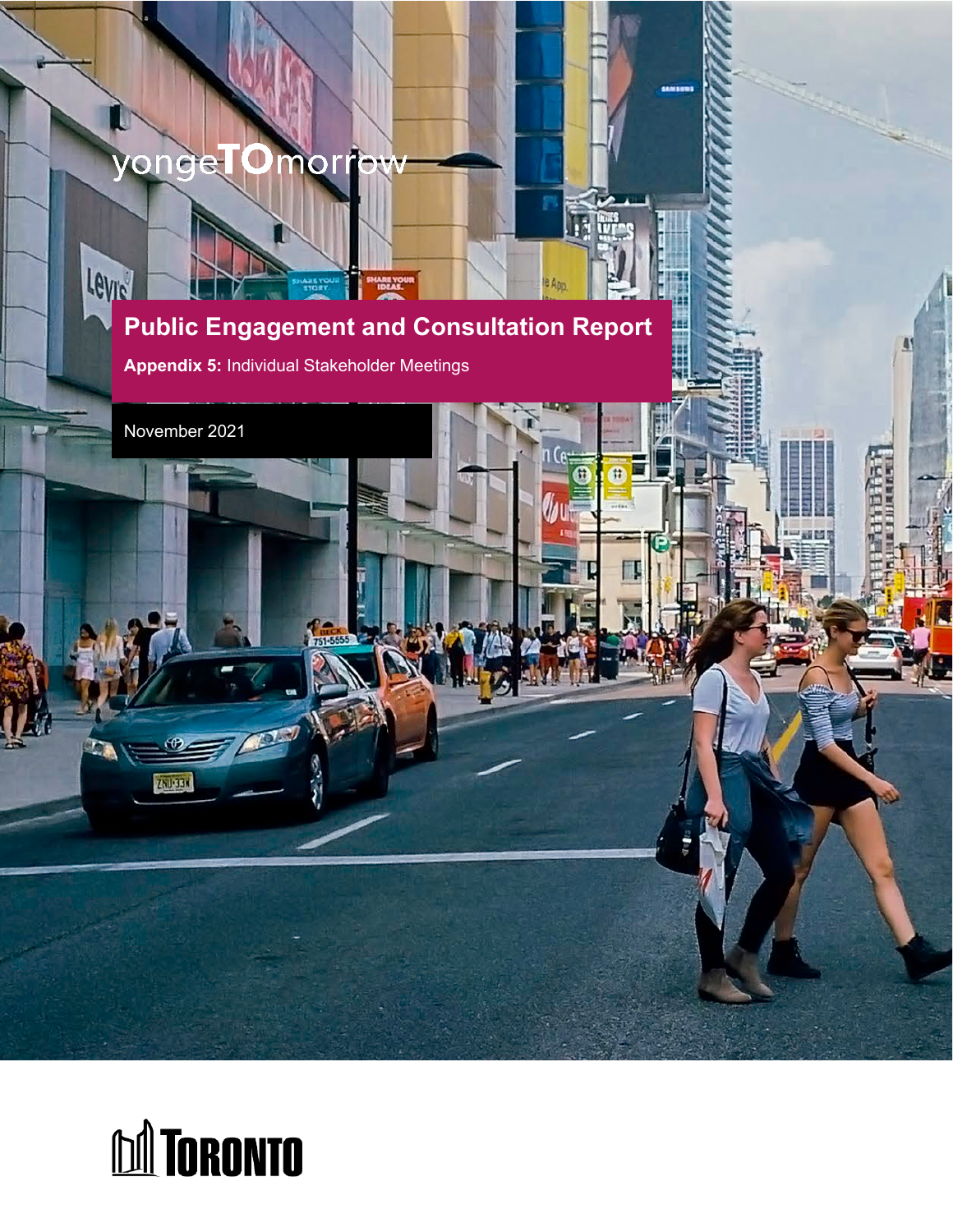## yongeTOmorrow Stakeholder Meeting List

- 1. 07/26/2018 Downtown Yonge Business Improvement Association (DYBIA)
- 2. 11/15/2018 DYBIA: walking tour
- 3. 02/06/2019 DYBIA
- 4. 02/26/2019 DYBIA
- 5. 03/26/2019 DYBIA Presentation and Discussion on Safe and Inclusive Streets
- 6. 05/09/2019 Development Application Public Meeting for 8 Elm Street, 348-356 Yonge Street
- 7. 06/11/2019 Cadillac Fairview Eaton Centre, 220 Yonge Street
- 8. 06/25/2019 TTC Open House: College Station Exit/Entrance/Access Construction Plans
- 9. 08/23/2019 Cycle Toronto
- 10.08/08/2019 Cadillac Fairview TEC
- 11.09/11/2019 DYBIA
- 12.09/13/2019 Cadillac Fairview TEC
- 13.09/17/2019 Cycle Toronto
- 14.10/08/2019 Cycle Toronto
- 15.10/28/2019 Toronto Police Service and DYBIA briefing
- 16.10/30/2019 Toronto Skateboard Committee
- 17.11/06/2019 Downtown East Action Plan
- 18.11/14/2019 Toronto Youth Cabinet Meeting
- 19.11/14/2019 Uber, Public Policy Representative
- 20.11/20/2019 Canada Post, Government Relations
- 21.12/02/2019 Councillor Wong-Tam, Cycle Toronto, Walk Toronto, 8-80 Cities
- 22.12/05/2019 Yonge-Dundas Square Board Meeting
- 23.12/10/2019 Great Eagle Hotel, 33 Gerrard St. Development Site
- 24.01/06/2020 Ryerson, Facilities Management and Development
- 25.01/07/2020 Canada Post, Real Estate, Operations
- 26.01/15/2020 Yonge-Dundas Square Board Member, Mr. Roach
- 27.01/15/2020 BentallGreenOak, 10 Dundas Street East
- 28.01/22/2020 Yonge-Dundas Square
- 29.01/27/2020 Consultate General of Sweden
- 30.01/27/2020 Ken Rutherford, Thornton Smith Building, 340 Yonge Street
- 31.01/27/2020 Salad King, 340 Yonge Street
- 32.01/27/2020 HNR Development, 21 Dundas Square
- 33.01/28/2020 BentallGreenOak, Loading Dock
- 34.01/28/2020 Little Canada Attraction planned for 10 Dundas Street East
- 35.02/04/2020 The Lalani Group, 335 Yonge Street
- 36.02/05/2020 Milkin, 7 Dundas Square
- 37.02/07/2020 Ed Mirvish Theatre, 244 Victoria Street
- 38.02/10/2020 Bridge Foods, McDonalds, 356 Yonge Street
- 39.02/19/2020 St. Michael's Hospital and BA Group
- 40.02/20/2020 CSSTO: City Site Seeing Toronto
- 41.03/04/2020 Triovest Atrium on Bay, 595 Bay Street
- 42.03/06/2020 Cadillac Fairview TEC
- 43.03/20/2020 The Lalani Group, 335 Yonge Street
- 44.03/20/2020 Cresford, Great Eagle, BA Group, 363-391 Yonge Street